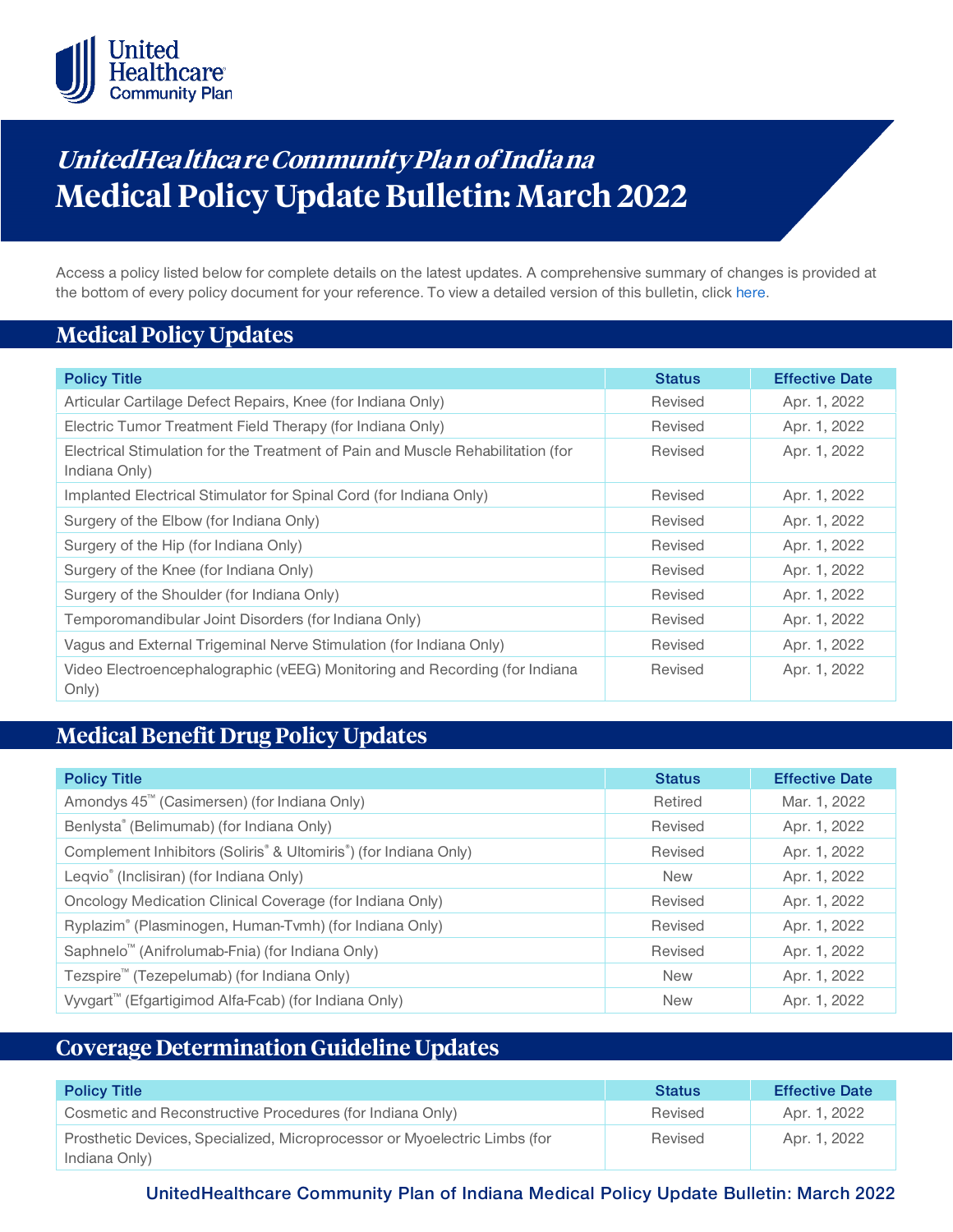# **Utilization Review Guideline Updates**

| <b>Policy Title</b>                                                | Status  | <b>Effective Date</b> |
|--------------------------------------------------------------------|---------|-----------------------|
| Pediatric Outpatient Intensive Feeding Programs (for Indiana Only) | Retired | Mar. 1, 2022          |